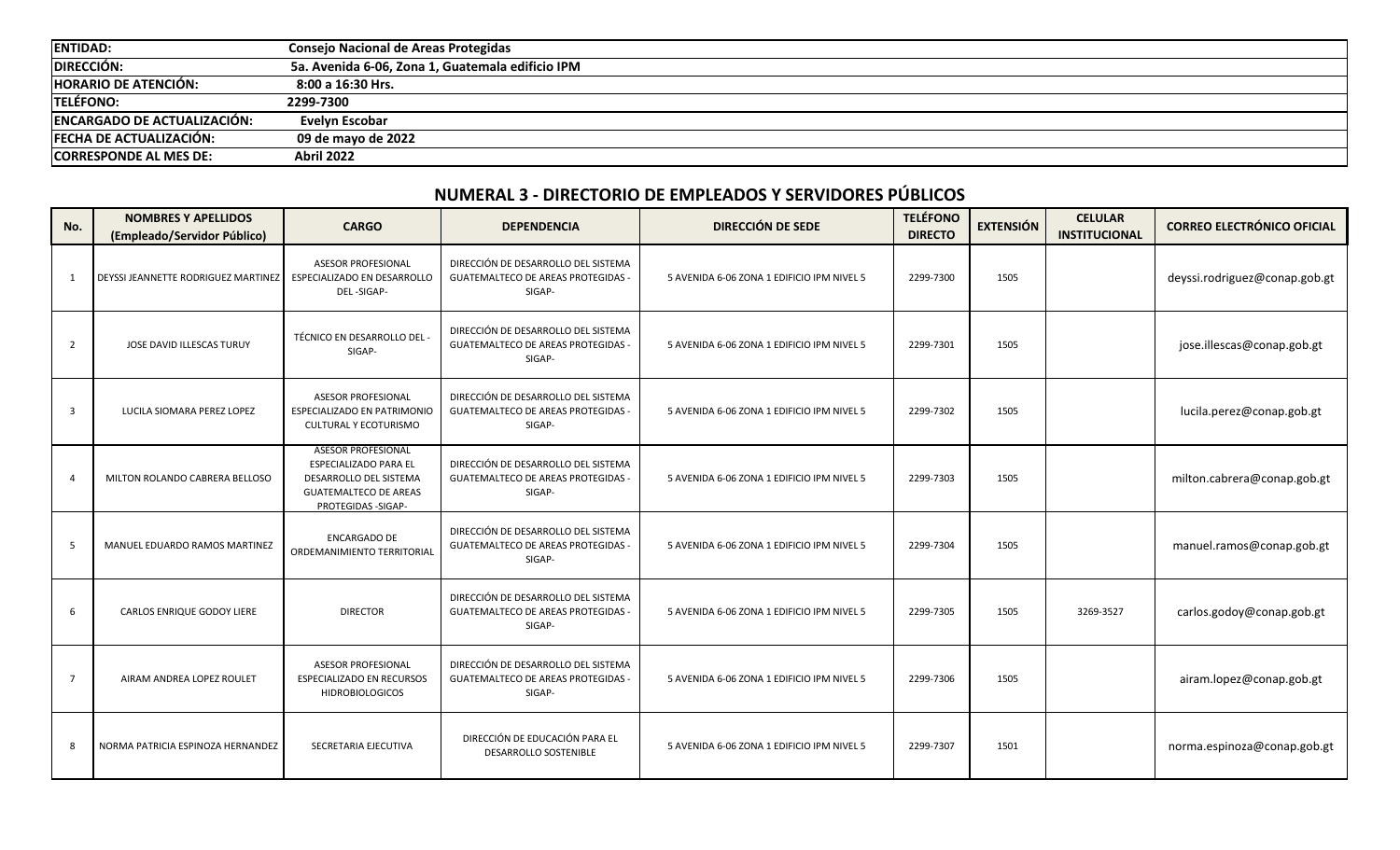| 9  | ANA LUISA DE LEON NORIEGA DE RIZZO             | <b>DIRECTORA</b>                                            | DIRECCIÓN DE EDUCACIÓN PARA EL<br><b>DESARROLLO SOSTENIBLE</b> | 5 AVENIDA 6-06 ZONA 1 EDIFICIO IPM NIVEL 5 | 2299-7308 | 1501 | 3274-5182 | ana.de@conap.gob.gt             |
|----|------------------------------------------------|-------------------------------------------------------------|----------------------------------------------------------------|--------------------------------------------|-----------|------|-----------|---------------------------------|
| 10 | JACQUELINE JOHANNA SANTIZO SÁNCHEZ             | <b>AUXILIAR CENTRO DE</b><br>DOCUMENTACION                  | DIRECCIÓN DE EDUCACIÓN PARA EL<br><b>DESARROLLO SOSTENIBLE</b> | 5 AVENIDA 6-06 ZONA 1 EDIFICIO IPM NIVEL 5 | 2299-7309 | 1501 |           | jacqueline.santizo@conap.gob.gt |
| 12 | MARGOTH LAURA CAROLINA CRUZ<br><b>NAVICHOC</b> | ASESOR PROFESIONAL<br>ESPECIALIZADO EN GESTIÓN<br>AMBIENTAL | DIRECCIÓN DE GESTIÓN AMBIENTAL                                 | 5 AVENIDA 6-06 ZONA 1 EDIFICIO IPM NIVEL 5 | 2299-7311 | 1512 |           | margoth.cruz@conap.gob.gt       |
| 13 | VICTOR ALFONSO MENENDEZ PORRES                 | ASISTENTE PROFESIONAL EN<br><b>GESTIÓN AMBIENTAL</b>        | DIRECCIÓN DE GESTIÓN AMBIENTAL                                 | 5 AVENIDA 6-06 ZONA 1 EDIFICIO IPM NIVEL 5 | 2299-7312 | 1512 |           | victor.menendez@conap.gob.gt    |
| 14 | ROSA LILIANA HERNANDEZ TECU                    | PROFESIONAL DE GESTIÓN<br>AMBIENTAL                         | DIRECCIÓN DE GESTIÓN AMBIENTAL                                 | 5 AVENIDA 6-06 ZONA 1 EDIFICIO IPM NIVEL 5 | 2299-7313 | 1512 |           | rosa.hernandez@conap.gob.gt     |
| 15 | ANA PATRICIA VELÁSQUEZ ROMERO DE<br>ALBUREZ    | SECRETARIA                                                  | DIRECCIÓN DE GESTIÓN AMBIENTAL                                 | 5 AVENIDA 6-06 ZONA 1 EDIFICIO IPM NIVEL 5 | 2299-7314 | 1614 |           | ana.velásquez@conap.gob.gt      |
| 16 | MARINA LETICIA LOPEZ SINCAL DE CAP             | <b>DIRECTORA</b>                                            | UNIDAD DE GENERO                                               | 5 AVENIDA 6-06 ZONA 1 EDIFICIO IPM NIVEL 5 | 2299-7315 | 1518 |           | marina.lopez@conap.gob.gt       |
| 17 | MARINA LILIANA GARCIA TZIRIN                   | <b>ASESOR PROFESIONAL</b><br>ESPECIALIZADO                  | UNIDAD DE GENERO                                               | 5 AVENIDA 6-06 ZONA 1 EDIFICIO IPM NIVEL 5 | 2299-7316 | 1518 |           | marina.garcia@conap.gob.gt      |
| 18 | NORA ELISA RAMOS GONZALEZ DE<br>VALENZUELA     | SECRETARIA                                                  | UNIDAD DE GENERO                                               | 5 AVENIDA 6-06 ZONA 1 EDIFICIO IPM NIVEL 5 | 2299-7317 | 1518 |           | nora.ramos@conap.gob.gt         |
| 19 | IRMA ELIZABETH OLMOS CUYUCH                    | ASISTENTE PROFESIONAL                                       | UNIDAD DE PLANIFICACIÓN                                        | 5 AVENIDA 6-06 ZONA 1 EDIFICIO IPM NIVEL 5 | 2299-7318 | 1510 |           | irma.olmos@conap.gob.gt         |
| 20 | JUAN CARLOS MAYORGA CHACON                     | <b>DIRECTOR</b>                                             | UNIDAD DE PLANIFICACIÓN                                        | 5 AVENIDA 6-06 ZONA 1 EDIFICIO IPM NIVEL 5 | 2299-7319 | 1510 | 3272-3863 | juan.mayorga@conap.gob.gt       |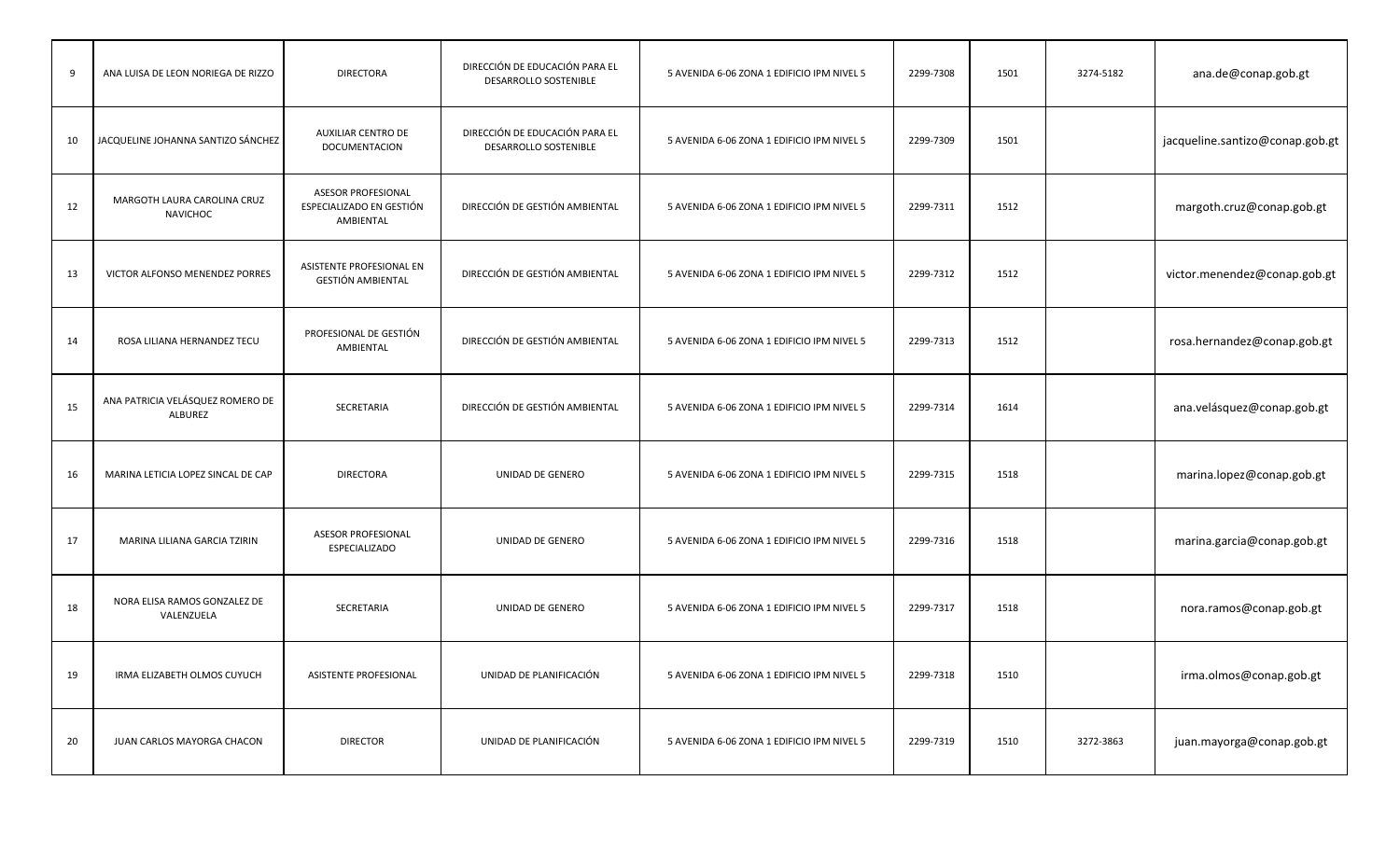| 21 | CAROLINA COCON AJUCHAN                    | ASESORA PROFESIONAL EN<br>PUEBLOS INDIGENAS                           | UNIDAD DE PUEBLOS INDÍGENAS Y<br>COMUNIDADES LOCALES | 5 AVENIDA 6-06 ZONA 1 EDIFICIO IPM NIVEL 5 | 2299-7320 | 1514 |           | carolina.cocon@conap.gob.gt     |
|----|-------------------------------------------|-----------------------------------------------------------------------|------------------------------------------------------|--------------------------------------------|-----------|------|-----------|---------------------------------|
| 22 | GLORIA MARINA APEN GONZALEZ DE<br>MEJIA   | <b>DIRECTORA</b>                                                      | UNIDAD DE PUEBLOS INDÍGENAS Y<br>COMUNIDADES LOCALES | 5 AVENIDA 6-06 ZONA 1 EDIFICIO IPM NIVEL 5 | 2299-7321 | 1514 | 3273-7893 | gloria.apen@conap.gob.gt        |
| 23 | GLENDA ANAÍ ALVARADO OXLAJ                | SECRETARIA                                                            | UNIDAD DE PUEBLOS INDÍGENAS Y<br>COMUNIDADES LOCALES | 5 AVENIDA 6-06 ZONA 1 EDIFICIO IPM NIVEL 5 | 2299-7322 | 1514 |           | glenda.alvarado@conap.gob.gt    |
| 24 | SERGIO RAUL MARTINEZ CALLEJAS             | ENCARGADO DE ALMACEN                                                  | DIRECCIÓN ADMINISTRATIVA                             | 5 AVENIDA 6-06 ZONA 1 EDIFICIO IPM NIVEL 6 | 2299-7323 | 1515 |           | sergio.martinez@conap.gob.gt    |
| 25 | INGRID JEANNETH CHUMIL SOLIS              | AUXILIAR ADMINISTRATIVO                                               | DIRECCIÓN ADMINISTRATIVA                             | 5 AVENIDA 6-06 ZONA 1 EDIFICIO IPM NIVEL 6 | 2299-7324 | 1515 |           | ingrid.chumil@conap.gob.gt      |
| 26 | LUIS MANUEL LIMA GUILLEN                  | <b>DIRECTOR</b>                                                       | DIRECCIÓN DE ANÁLISIS GEOESPACIAL                    | 5 AVENIDA 6-06 ZONA 1 EDIFICIO IPM NIVEL 6 | 2299-7325 | 1603 | 3272-2846 | luis.lima@conap.gob.gt          |
| 27 | MARLIN ALEJANDRA GEORGE PORTILLO          | <b>ASESOR PROFESIONAL</b><br>ESPECIALIZADO EN ANÁLISIS<br>GEOESPACIAL | DIRECCIÓN DE ANÁLISIS GEOESPACIAL                    | 5 AVENIDA 6-06 ZONA 1 EDIFICIO IPM NIVEL 6 | 2299-7326 | 1603 |           | marlin.george@conap.gob.gt      |
| 28 | AMANDA ARACELY ROSALES                    | AUXILIAR ADMINISTRATIVO                                               | DIRECCIÓN DE MANEJO DE BOSQUES Y VIDA<br>SILVESTRE   | 5 AVENIDA 6-06 ZONA 1 EDIFICIO IPM NIVEL 6 | 2299-7327 | 1616 |           | amanda.rosales@conap.gob.gt     |
| 29 | ANGELICA MIROSLAVA RODRIGUEZ<br>ORDOÑEZ   | SECRETARIA                                                            | DIRECCIÓN DE MANEJO DE BOSQUES Y VIDA<br>SILVESTRE   | 5 AVENIDA 6-06 ZONA 1 EDIFICIO IPM NIVEL 6 | 2299-7328 | 1616 |           | angelica.rodriguez@conap.gob.gt |
| 30 | MYGDALIA LUZ GARCIA REYES DE<br>SOLORZANO | PROFESIONAL DE VIDA SILVESTRE                                         | DIRECCIÓN DE MANEJO DE BOSQUES Y VIDA<br>SILVESTRE   | 5 AVENIDA 6-06 ZONA 1 EDIFICIO IPM NIVEL 6 | 2299-7329 | 1616 |           | mygdalia.garcia@conap.gob.gt    |
| 31 | PATRICIA VELEZ ARCE DE CHAULON            | ASISTENTE ADMINISTRATIVA                                              | DIRECCIÓN DE MANEJO DE BOSQUES Y VIDA<br>SILVESTRE   | 5 AVENIDA 6-06 ZONA 1 EDIFICIO IPM NIVEL 6 | 2299-7330 | 1614 |           | patricia.arce@conap.gob.gt      |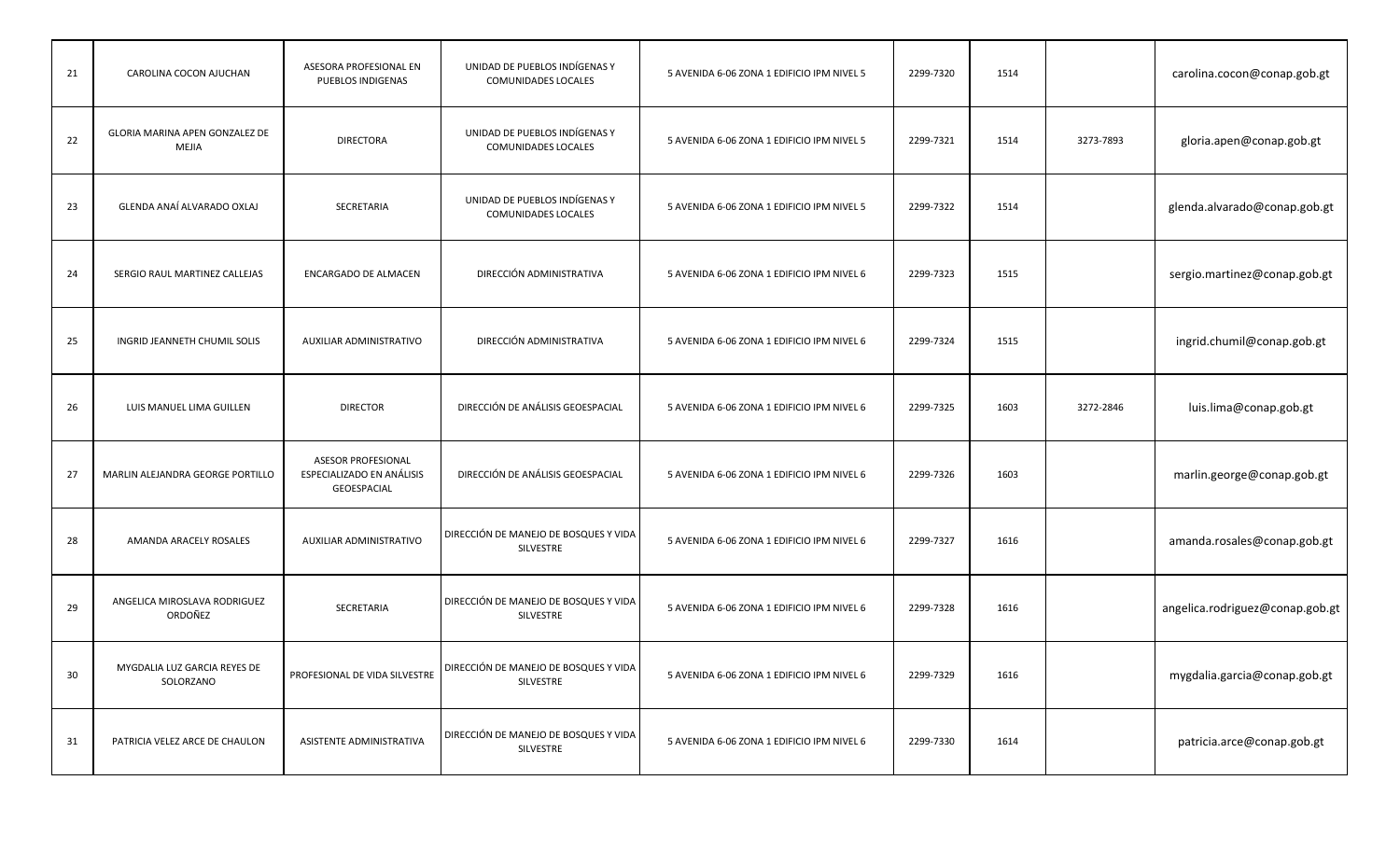| 32 | CESAR AUGUSTO BELTETON CHACON   | DIRECTOR DE MANEJO FORESTAL                                  | DIRECCIÓN DE MANEJO DE BOSQUES Y VIDA<br>SILVESTRE                             | 5 AVENIDA 6-06 ZONA 1 EDIFICIO IPM NIVEL 6 | 2299-7331 | 1614 | 3275-2197 | cesar.belteton@conap.gob.gt  |
|----|---------------------------------|--------------------------------------------------------------|--------------------------------------------------------------------------------|--------------------------------------------|-----------|------|-----------|------------------------------|
| 33 | JUAN ABEL SANDOVAL YAT          | <b>DIRECTOR</b>                                              | DIRECCIÓN DE MANEJO DE BOSQUES Y VIDA<br>SILVESTRE                             | 5 AVENIDA 6-06 ZONA 1 EDIFICIO IPM NIVEL 6 | 2299-7332 | 1616 | 3272-5920 | juan.sandoval@conap.gob.gt   |
| 34 | MARILÚ ANALY LÓPEZ DE LEÓN      | SECRETARIA                                                   | DIRECCIÓN DE MANEJO DE BOSQUES Y VIDA<br>SILVESTRE                             | 5 AVENIDA 6-06 ZONA 1 EDIFICIO IPM NIVEL 6 | 2299-7333 | 1616 |           | marilu.lopez@conap.gob.gt    |
| 35 | REYNA LISETH SINAY CHACÓN       | AUXILIAR ADMINISTRATIVO                                      | DIRECCIÓN DE MANEJO DE BOSQUES Y VIDA<br>SILVESTRE                             | 5 AVENIDA 6-06 ZONA 1 EDIFICIO IPM NIVEL 6 | 2299-7334 | 1614 |           | reyna.sinay@conap.gob.gt     |
| 36 | MARLON ERNESTO VASQUEZ PIMENTEL | ASISTENTE PROFESIONAL EN<br>TECNOLOGÍAS DE LA<br>INFORMACIÓN | DIRECCIÓN DE TECNOLOGÍAS DE LA<br>INFORMACIÓN                                  | 5 AVENIDA 6-06 ZONA 1 EDIFICIO IPM NIVEL 6 | 2299-7335 | 1619 |           | marlon.vasquez@conap.gob.gt  |
| 37 | JORGE STEVE GARCIA MURALLES     | <b>DIRECTOR</b>                                              | DIRECCIÓN DE TECNOLOGÍAS DE LA<br>INFORMACIÓN                                  | 5 AVENIDA 6-06 ZONA 1 EDIFICIO IPM NIVEL 6 | 2299-7336 | 1619 | 3272-3295 | jorge.garcia@conap.gob.gt    |
| 38 | SANDRA PATRICIA MATEO CAJAS     | AUXILIAR ADMINISTRATIVO                                      | DIRECCIÓN DE VALORACIÓN Y<br>CONSERVACIÓN DE LA DIVERSIDAD<br><b>BIOLÓGICA</b> | 5 AVENIDA 6-06 ZONA 1 EDIFICIO IPM NIVEL 6 | 2299-7337 | 1610 |           | sandra.mateo@conap.gob.gt    |
| 39 | JOSE LUIS ECHEVERRIA TELLO      | <b>DIRECTOR</b>                                              | DIRECCIÓN DE VALORACIÓN Y<br>CONSERVACIÓN DE LA DIVERSIDAD<br><b>BIOLÓGICA</b> | 5 AVENIDA 6-06 ZONA 1 EDIFICIO IPM NIVEL 6 | 2299-7338 | 1610 | 3272-0679 | jose.echeverria@conap.gob.gt |
| 40 | LUISA FERNANDA MUÑOZ PAIZ       | TÉCNICO EN VENTANILLA UNICA                                  | UNIDAD DE ASUNTOS TÉCNICOS                                                     | 5 AVENIDA 6-06 ZONA 1 EDIFICIO IPM NIVEL 6 | 2299-7339 | 1600 |           | luisa.muñoz@conap.gob.gt     |
| 41 | MONICA LUCIA BARILLAS RODAS     | <b>DIRECTORA</b>                                             | UNIDAD DE CAMBIO CLIMÁTICO                                                     | 5 AVENIDA 6-06 ZONA 1 EDIFICIO IPM NIVEL 6 | 2299-7340 | 1612 | 3273-8588 | monica.barillas@conap.gob.gt |
| 42 | ANA MARIA ALVARADO JUAREZ       | SECRETARIA DE ASESORIA<br>ESPECIFICA DEL CONSEJO             | ASESORÍA ESPECIFICA DEL CONSEJO                                                | 5 AVENIDA 6-06 ZONA 1 EDIFICIO IPM NIVEL 7 | 2299-7341 | 1728 |           | ana.alvarado@conap.gob.gt    |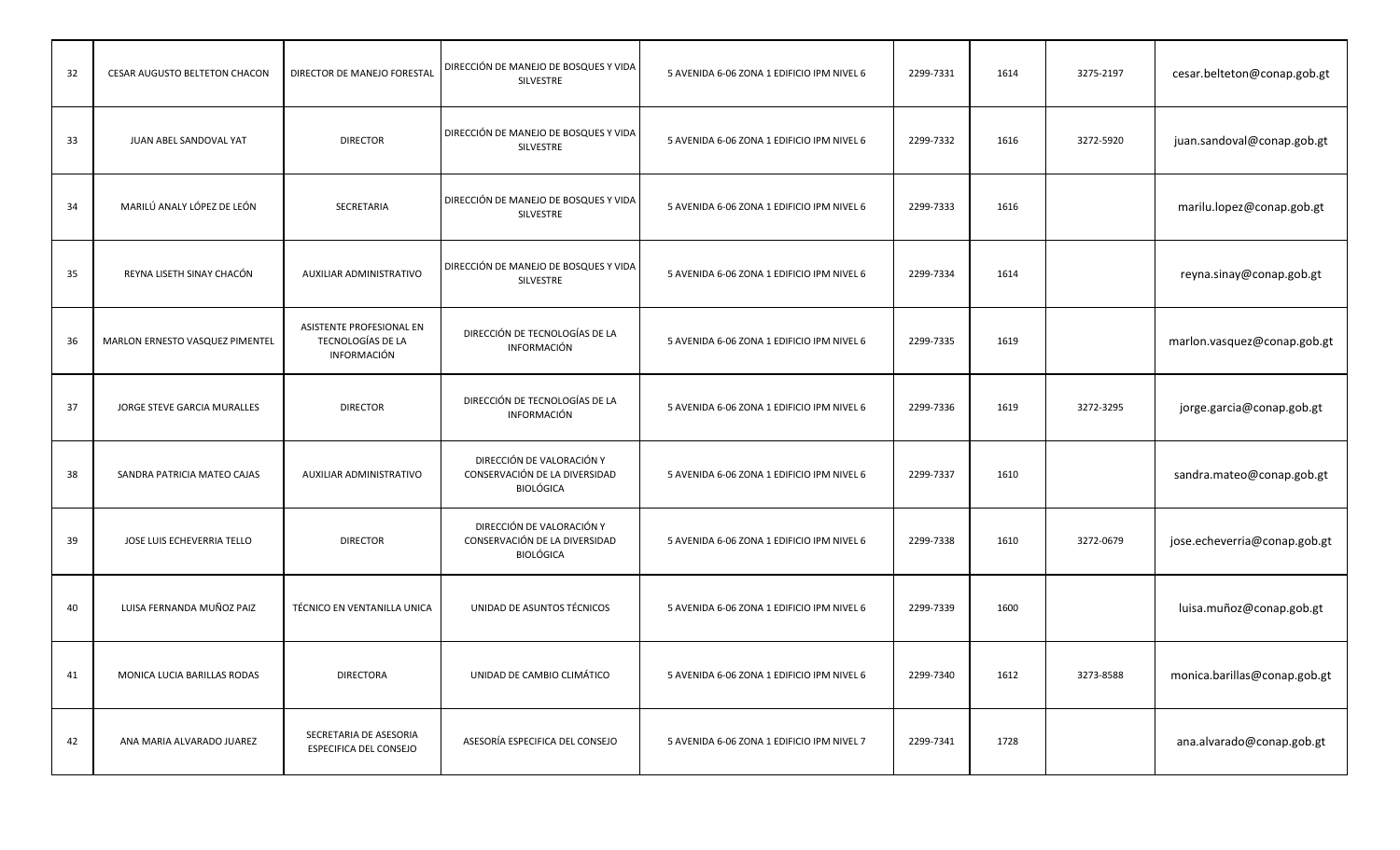| 43 | CARLOS VIRGILIO MARTÍNEZ LÓPEZ            | SECRETARIO EJECUTIVO                                                     | SECRETARIA EJECUTIVA                              | 5 AVENIDA 6-06 ZONA 1 EDIFICIO IPM NIVEL 7 | 2299-7342 | 1701 |           | carlos.martínez@conap.gob.gt  |
|----|-------------------------------------------|--------------------------------------------------------------------------|---------------------------------------------------|--------------------------------------------|-----------|------|-----------|-------------------------------|
| 44 | SANDRA BATZ YAT                           | SECRETARIA                                                               | SECRETARIA EJECUTIVA                              | 5 AVENIDA 6-06 ZONA 1 EDIFICIO IPM NIVEL 7 | 2299-7343 | 1703 |           | sandra.yat@conap.gob.gt       |
| 45 | SUSANA BEATRIZ HERNANDEZ ALFARO           | ASISTENTE ADMINISTRATIVA                                                 | SECRETARIA EJECUTIVA                              | 5 AVENIDA 6-06 ZONA 1 EDIFICIO IPM NIVEL 7 | 2299-7344 | 1704 |           | susana.hernandez@conap.gob.gt |
| 46 | EDUARDO FERNANDO PALOMO BARRIOS           | SUBSECRETARIO EJECUTIVO                                                  | SUBSECRETARIA EJECUTIVA                           | 5 AVENIDA 6-06 ZONA 1 EDIFICIO IPM NIVEL 7 | 2299-7345 | 1702 |           | eduardo.palomo@conap.gob.gt   |
| 47 | WENDY AZUCENA CRUZ PINEDA DE<br>RODRIGUEZ | SECRETARIA                                                               | SUBSECRETARIA EJECUTIVA                           | 5 AVENIDA 6-06 ZONA 1 EDIFICIO IPM NIVEL 7 | 2299-7346 | 1706 |           | wendy.cruz@conap.gob.gt       |
| 48 | NANCY CAROLINA FUNES DE LEON DE<br>AYALA  | SUBDIRECTORA                                                             | UNIDAD DE ASUNTOS JURIDÍCOS                       | 5 AVENIDA 6-06 ZONA 1 EDIFICIO IPM NIVEL 7 | 2299-7347 | 1723 |           | nancy.funes@conap.gob.gt      |
| 49 | NILSEM JAIRA CHACON REYES                 | SECRETARIA                                                               | UNIDAD DE ASUNTOS JURIDÍCOS                       | 5 AVENIDA 6-06 ZONA 1 EDIFICIO IPM NIVEL 7 | 2299-7348 | 1723 |           | nilsem.chacon@conap.gob.gt    |
| 51 | WALTER ADRIAN RUIZ ALVARADO               | <b>ASESOR PROFESIONAL</b><br>ESPECIALIZADO EN DESARROLLO<br>DE PROYECTOS | UNIDAD DE ASUNTOS TÉCNICOS                        | 5 AVENIDA 6-06 ZONA 1 EDIFICIO IPM NIVEL 7 | 2299-7350 | 1712 |           | walter.ruiz@conap.gob.gt      |
| 52 | BYRON RAFAEL ORELLANA SANDOVAL            | <b>DIRECTOR</b>                                                          | UNIDAD DE ASUNTOS TÉCNICOS<br><b>REGIONALES</b>   | 5 AVENIDA 6-06 ZONA 1 EDIFICIO IPM NIVEL 7 | 2299-7351 | 1714 | 3273-9832 | byron.orellana@conap.gob.gt   |
| 53 | ASHLEY ROXANA VILLALTA VÁSQUEZ            | SECRETARIA                                                               | UNIDAD DE ASUNTOS TÉCNICOS<br><b>REGIONALES</b>   | 5 AVENIDA 6-06 ZONA 1 EDIFICIO IPM NIVEL 7 | 2299-7352 | 1714 |           | ashley.villalta@conap.gob.gt  |
| 54 | MERLE ALEJANDRA FERNANDEZ GAMARRO         | <b>DIRECTORA</b>                                                         | UNIDAD DE COOPERACIÓN NACIONAL E<br>INTERNACIONAL | 5 AVENIDA 6-06 ZONA 1 EDIFICIO IPM NIVEL 7 | 2299-7353 | 1715 |           | merle.fernandez@conap.gob.gt  |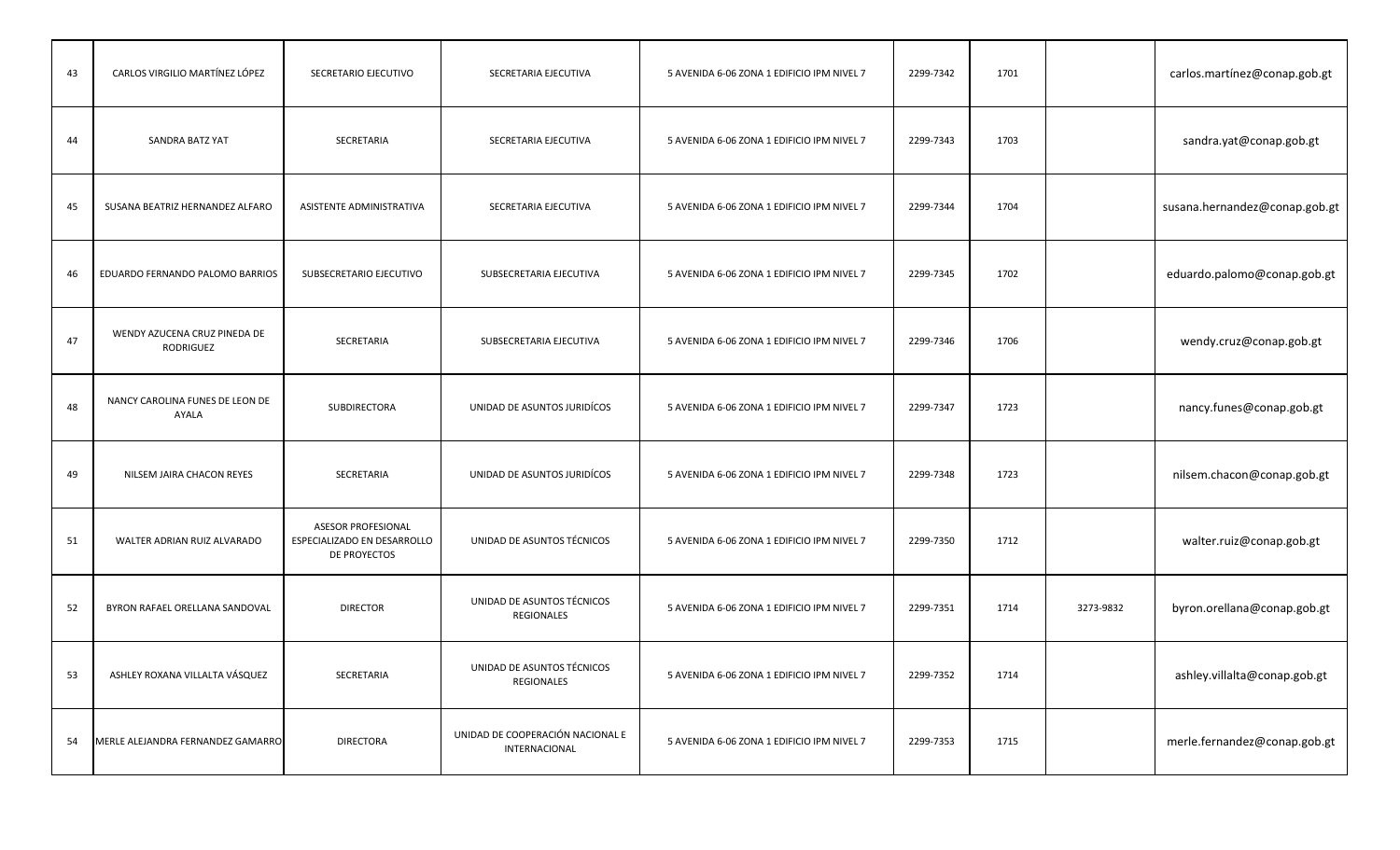| 55 | MARLA MERCEDES DEL ROSARIO BOLVITO<br>JERÓNIMO       | SECRETARIA                                                    | UNIDAD DE COOPERACIÓN NACIONAL E<br>INTERNACIONAL | 5 AVENIDA 6-06 ZONA 1 EDIFICIO IPM NIVEL 7 | 2299-7354 | 1715 |           | marla.del@conap.gob.gt          |
|----|------------------------------------------------------|---------------------------------------------------------------|---------------------------------------------------|--------------------------------------------|-----------|------|-----------|---------------------------------|
| 56 | EVELYN MAGALY ESCOBAR CASTAÑEDA                      | ENCARGADA                                                     | UNIDAD DE INFORMACIÓN PÚBLICA                     | 5 AVENIDA 6-06 ZONA 1 EDIFICIO IPM NIVEL 7 | 2299-7355 | 1731 |           | evelyn.escobar@conap.gob.gt     |
| 57 | YOSELYN PAMELA MONTERROSO<br>RODRIGUEZ               | TECNICO EN INVENTARIOS                                        | DIRECCIÓN ADMINISTRATIVA                          | 5 AVENIDA 6-06 ZONA 1 EDIFICIO IPM NIVEL 9 | 2299-7356 | 1914 |           | yoselyn.monterroso@conap.gob.gt |
| 58 | ANA PAOLA DUQUE TORRES                               | AUXILIAR ADMINISTRATIVA                                       | DIRECCIÓN ADMINISTRATIVA                          | 5 AVENIDA 6-06 ZONA 1 EDIFICIO IPM NIVEL 9 | 2299-7357 | 1911 |           | ana.duque@conap.gob.gt          |
| 59 | CLAUDIA MARIA DE LOS ANGELES<br><b>CABRERA ORTIZ</b> | ANALISTA DE COMPRAS                                           | DIRECCIÓN ADMINISTRATIVA                          | 5 AVENIDA 6-06 ZONA 1 EDIFICIO IPM NIVEL 9 | 2299-7358 | 1909 |           | claudia.de@conap.gob.gt         |
| 60 | MANUEL ESTUARDO ESTRADA FUENTES                      | ENCARGADO DE INVENTARIO Y<br>ALMACEN                          | DIRECCIÓN ADMINISTRATIVA                          | 5 AVENIDA 6-06 ZONA 1 EDIFICIO IPM NIVEL 9 | 2299-7359 | 1914 |           | manuel.estrada@conap.gob.gt     |
| 61 | VICTOR MANUEL PARADA MELENDREZ                       | <b>ENCARGADO DE TRANSPORTES</b>                               | DIRECCIÓN ADMINISTRATIVA                          | 5 AVENIDA 6-06 ZONA 1 EDIFICIO IPM NIVEL 9 | 2299-7360 | 1906 |           | victor.parada@conap.gob.gt      |
| 62 | CARLOS LEONEL TORRES AGUILAR                         | JEFE DE SERVICIOS GENERALES                                   | DIRECCIÓN ADMINISTRATIVA                          | 5 AVENIDA 6-06 ZONA 1 EDIFICIO IPM NIVEL 9 | 2299-7361 | 1912 |           | carlos.torres@conap.gob.gt      |
| 63 | FERNANDO SAMUEL REYES ALONZO                         | JEFE DE COMPRAS                                               | DIRECCIÓN ADMINISTRATIVA                          | 5 AVENIDA 6-06 ZONA 1 EDIFICIO IPM NIVEL 9 | 2299-7362 | 1911 | 3272-0596 | fernando.reyes@conap.gob.gt     |
| 64 | JOSÉ FERNANDO TORRES PAIZ                            | AUXILIAR ADMINISTRATIVO                                       | DIRECCIÓN ADMINISTRATIVA                          | 5 AVENIDA 6-06 ZONA 1 EDIFICIO IPM NIVEL 9 | 2299-7363 | 1911 |           | josé.torres@conap.gob.gt        |
| 65 | ALBA IMELDA ESTRADA QUEVEDO                          | ASESOR PROFESIONAL<br>ESPECIALIZADO EN GESTIÓN DE<br>PERSONAL | DIRECCIÓN DE RECURSOS HUMANOS                     | 5 AVENIDA 6-06 ZONA 1 EDIFICIO IPM NIVEL 9 | 2299-7364 | 1920 |           | alba.estrada@conap.gob.gt       |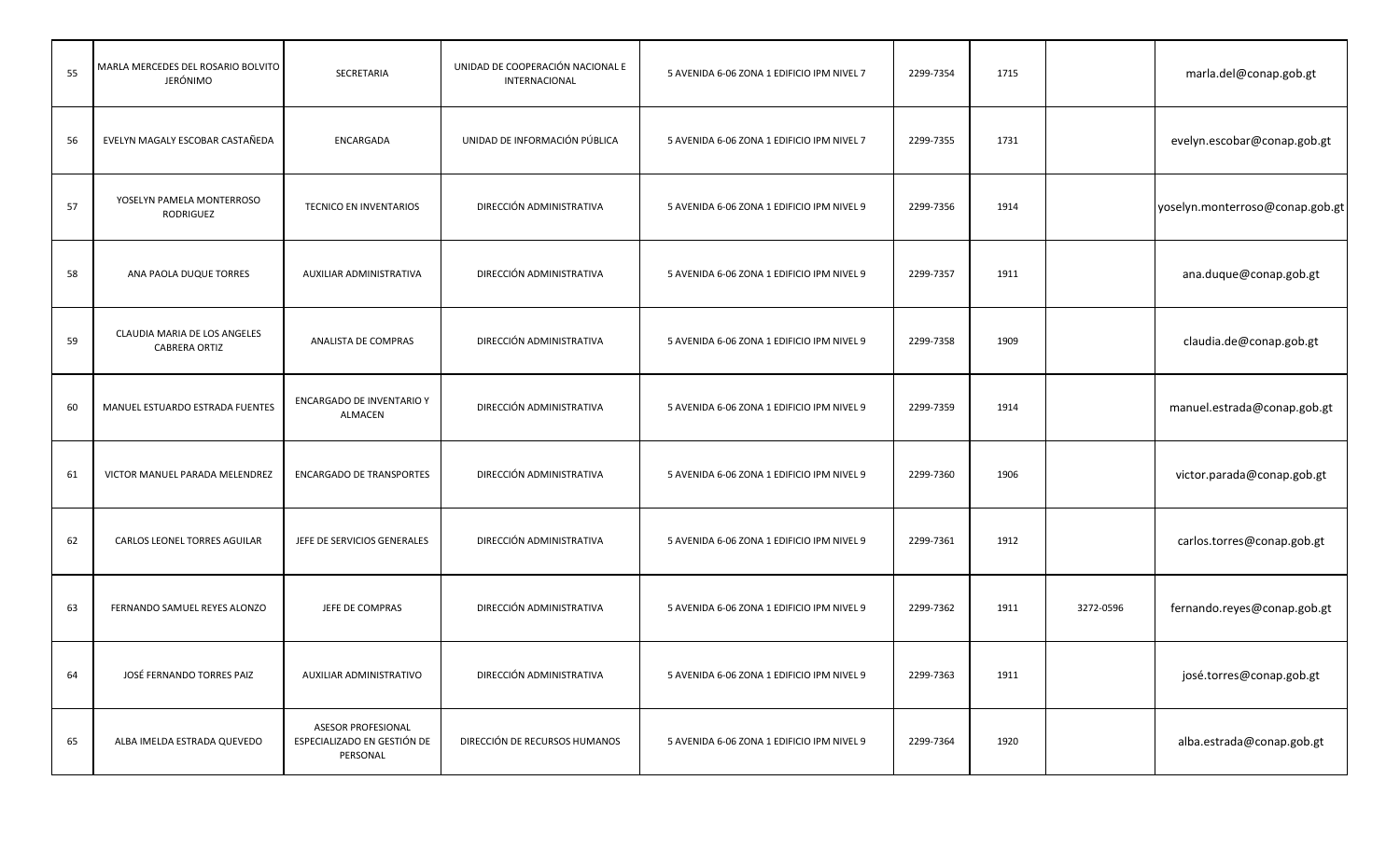| 66 | ALINA PATRICIA MARROQUIN AGUILAR         | <b>ASESOR PROFESIONAL</b><br>ESPECIALIZADO EN CAPACITACIÓN<br>Y DESARROLLO DE PERSONAL | DIRECCIÓN DE RECURSOS HUMANOS       | 5 AVENIDA 6-06 ZONA 1 EDIFICIO IPM NIVEL 9 | 2299-7365 | 1919 |           | alina.marroquin@conap.gob.gt           |
|----|------------------------------------------|----------------------------------------------------------------------------------------|-------------------------------------|--------------------------------------------|-----------|------|-----------|----------------------------------------|
| 67 | JAQUELINE ROXANA ROSALES MEJIA           | SUBDIRECTORA                                                                           | DIRECCIÓN DE RECURSOS HUMANOS       | 5 AVENIDA 6-06 ZONA 1 EDIFICIO IPM NIVEL 9 | 2299-7366 | 1916 | 3274-2644 | jaqueline.rosales@conap.gob.gt         |
| 68 | LUISA VICTORIA RAMIREZ PALENCIA          | ASISTENTE PROFESIONAL DE<br>SELECCIÓN DE PERSONAL                                      | DIRECCIÓN DE RECURSOS HUMANOS       | 5 AVENIDA 6-06 ZONA 1 EDIFICIO IPM NIVEL 9 | 2299-7367 | 1919 |           | luisa.ramirez@conap.gob.gt             |
| 69 | KEVIN GIOVANNI COLMENAREZ CORTEZ         | ANALISTA DE PRESUPUESTO                                                                | DIRECCIÓN DE RECURSOS HUMANOS       | 5 AVENIDA 6-06 ZONA 1 EDIFICIO IPM NIVEL 9 | 2299-7368 | 1918 |           | kevin.colmenarez@conap.gob.gt          |
| 70 | MEYLIN JHULIZSA CASTILLO RAMIREZ         | ENCARGADA DE ARCHIVO                                                                   | DIRECCIÓN DE RECURSOS HUMANOS       | 5 AVENIDA 6-06 ZONA 1 EDIFICIO IPM NIVEL 9 | 2299-7369 | 1920 |           | meylin.castillo@conap.gob.gt           |
| 71 | ERVIN JUAN JOSE PALACIOS HERRERA         | AUXILIAR ADMINISTRATIVO                                                                | DIRECCIÓN DE RECURSOS HUMANOS       | 5 AVENIDA 6-06 ZONA 1 EDIFICIO IPM NIVEL 9 | 2299-7370 | 1920 |           | joadministre.palacios@conap.gob.<br>gt |
| 72 | JOSÚE ANGEL ALEXANDER HERRERA<br>PAREDES | ANALISTA DE SUELDOS                                                                    | DIRECCIÓN DE RECURSOS HUMANOS       | 5 AVENIDA 6-06 ZONA 1 EDIFICIO IPM NIVEL 9 | 2299-7371 | 1918 |           | josue.herrera@conap.gob.gt             |
| 73 | CLAUDIA ANAITE OZAETA GONZALEZ           | ASISTENTE PROFESIONAL EN<br>PRESUPUESTO                                                | UNIDAD DE ADMINISTRACIÓN FINANCIERA | 5 AVENIDA 6-06 ZONA 1 EDIFICIO IPM NIVEL 9 | 2299-7372 | 1905 |           | claudia.ozaeta@conap.gob.gt            |
| 74 | MARIA ALEJANDRA CIFUENTES RECINOS        | SECRETARIA                                                                             | UNIDAD DE ADMINISTRACIÓN FINANCIERA | 5 AVENIDA 6-06 ZONA 1 EDIFICIO IPM NIVEL 9 | 2299-7373 | 1907 |           | maria.cifuentes@conap.gob.gt           |
| 75 | JONI ARTURO BARRAZA DIAZ                 | ENCARGADO DE CONTABILIDAD                                                              | UNIDAD DE ADMINISTRACIÓN FINANCIERA | 5 AVENIDA 6-06 ZONA 1 EDIFICIO IPM NIVEL 9 | 2299-7374 | 1907 |           | joni.barraza@conap.gob.gt              |
| 76 | MARCO ANTONIO MUÑOZ                      | ENCARGADO DE PRESUPUESTO                                                               | UNIDAD DE ADMINISTRACIÓN FINANCIERA | 5 AVENIDA 6-06 ZONA 1 EDIFICIO IPM NIVEL 9 | 2299-7375 | 1905 |           | marco.muñoz@conap.gob.gt               |